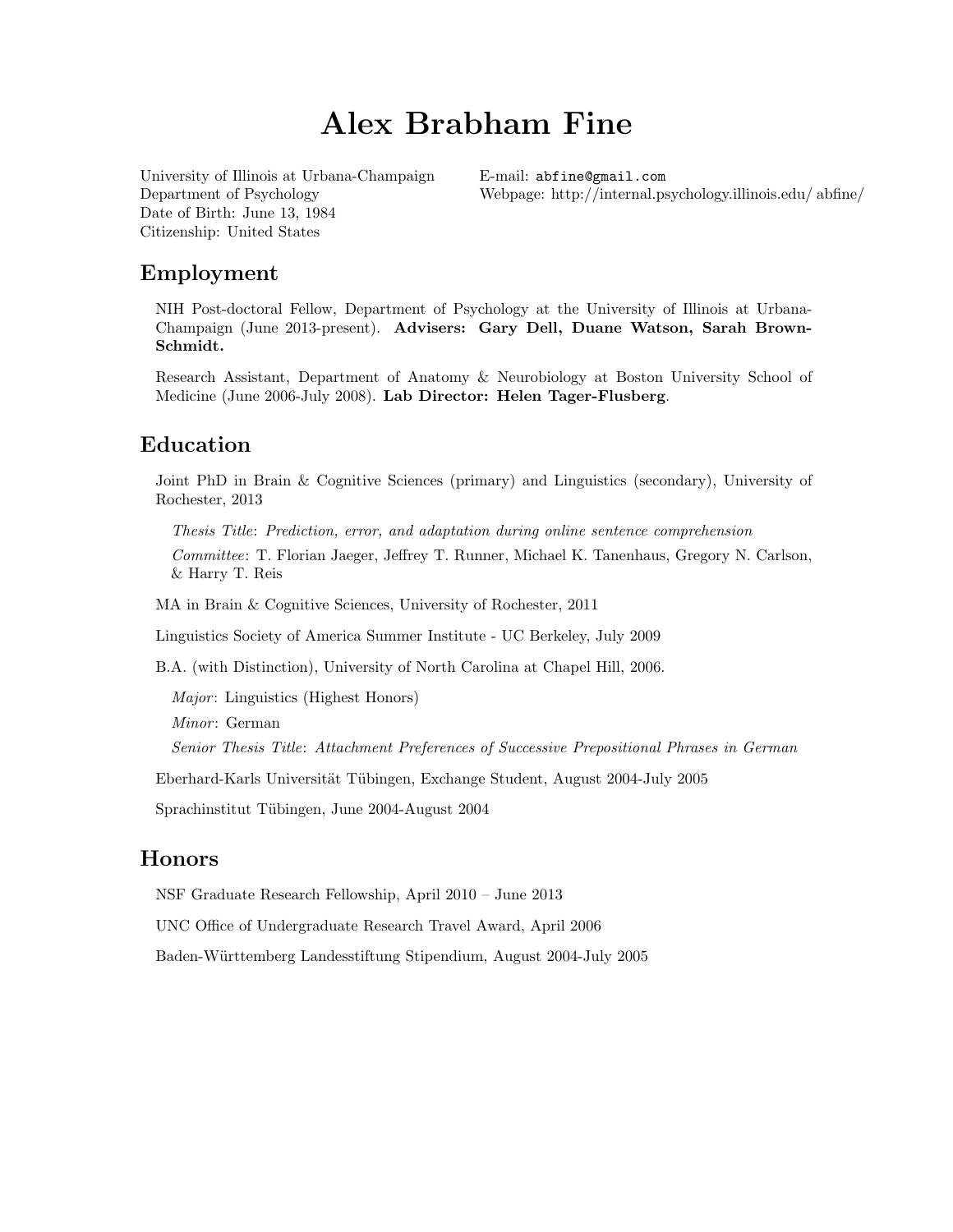# Teaching

#### Courses Taught

University of Rochester, CSP 502: Cognitive Foundations (proseminar on cognitive psychology tailored to clinical psychology PhD students; Fall 2012)

University of Rochester, BCS 391: Independent study on adaptation in music and language (cotaught with Florian Jaeger and Dave Kleinschmidt; Spring 2012)

#### Teaching Assistantships

University of Rochester, CSP 519: Data Analysis: General Linear Applications II; instructor: Harry Reis (Spring 2012)

University of Rochester, BCS 200: Statistical Analysis and Experimental Design; instructor: Dave Knill (Fall 2010)

University of Rochester, LIN 110: Introduction to Linguistic Analysis; instructor: Greg Carlson (Spring 2010)

LSA Summer Institute, LSA 125: Psycholinguistics and Syntactic Corpora; instructor: Florian Jaeger (July 2009)

University of Rochester, BCS 152: Language and Psycholinguistics; instructor: Florian Jaeger (Fall 2008)

#### Tutoring and Workshops

Tutorial on linear and logistic mixed effects regression in R for psycholinguists. University of Illinois at Urbana-Champaign. (Spring 2014; Chief organizer, co-organized with Laurel Brehm, Sarah Brown-Schmidt, and Joe Toscano)

University of Rochester College Writing Program. Writing Consultant. (Fall 2009 - Fall 2012)

Tutorial on Statistical Analysis and Regression. University of Rochester. (Fall 2010; Co-organized with Florian Jaeger, Dave Kleinschmidt, and Judith Degen)

#### Guest Lectures

"Information Theory in Cognitive Science and Marr's Levels of Analysis". Guest lecture for BCS 111; instructors: Thomas Farmer (Spring 2012); Lindsay Butler (Fall 2012); Jennifer Merickel (Summer 2013)

"Rational Analysis in Language Processing". Guest lecture for BCS 261; instructor: Thomas Farmer (Fall 2011)

# Service and Professional Activities

Ad hoc reviewer: Cognition; Journal of Memory and Language; Language Learning and Development; Quarterly Journal of Experimental Psychology; Journal of Experimental Psychology: Learning, Memory, & Cognition; Language and Speech

Assistant Editor, University of Rochester Working Papers in the Language Sciences (Spring 2009- Spring 2013)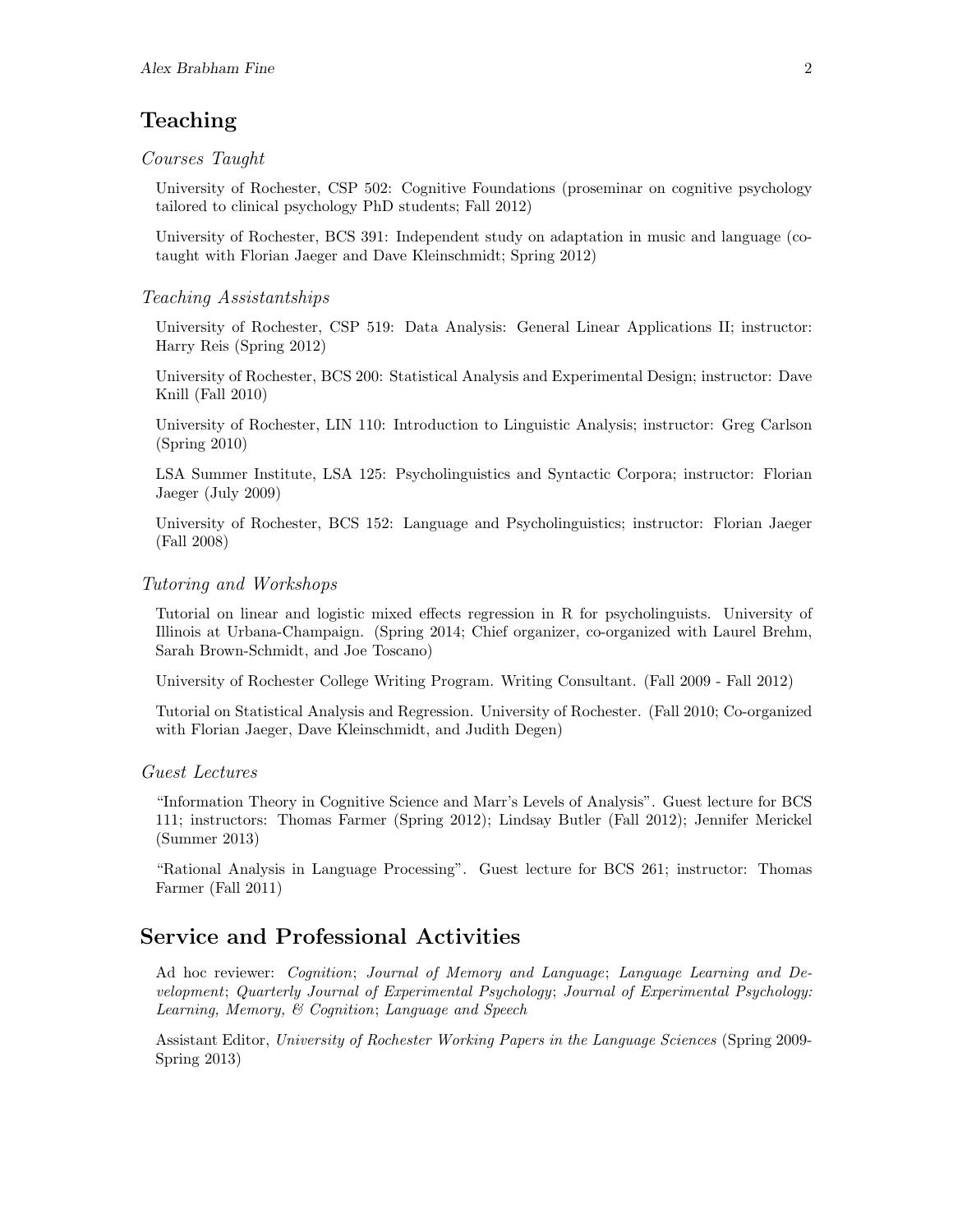Department of Linguistics Graduate Student Representative to the Graduate Organizing Group, University of Rochester (Fall 2009-Spring 2013)

# Journal Publications

#### In preparation

Fine, A. B., Jaeger, T. F., & Dell, G. in prep. "The adaptive perspective on human language processing."

#### Submitted or Published

Fine, A. B. & Jaeger, T. F. *under review.* "The role of verb repetition in cumulative priming in syntactic comprehension".

Pajak, B., Fine, A. B., Kleinschmidt, D., Jaeger, T. F. under revision. "Learning additional languages as hierarchical probabilistic inference: insights from L1 processing".

Farmer, T., Misyak, J. B., Fine, A. B., Christiansen, M. H. under revision. "The "Ex-Factor": Individual differences in linguistic experience help explain variability in measures of on-line syntactic processing ability".

Fine, A. B., Jaeger, T. F., Farmer, T., Qian, T. 2013. "Rapid expectation adaptation during syntactic comprehension".  $PLoS$  ONE,  $8(10)$ , 1-18.

Fine, A. B. and Jaeger, T.F. 2013. "Evidence for implicit learning in syntactic comprehension". Cognitive Science, 37(3), 578-591.

Plesa Skwerer, D., Ammerman, E., André, M-C., Ciciolla, L., Fine, A. B., Tager-Flusberg, H. 2011. "A multi-measure approach to investigating affective appraisal of social information in Williams syndrome". Journal of Neurodevelopmental Disorders,  $3(4)$ , 325-344.

### Conference Proceedings

Karuza, E. A., Farmer, T., Fine, A. B., Smith, F. X., & Jaeger, T. F. 2014. "On-line measures of prediction in a self-paced statistical learning task". In Proceedings of the 36th Annual Meeting of the Cognitive Science Society, Quebec City, Canada.

Farmer, T., Fine, A. B., Yan, S., Cheimariou, S., & Jaeger, T. F. 2014. "Error-driven adaptation of higher-level expectations during reading". In Proceedings of the 36th Annual Meeting of the Cognitive Science Society, Quebec City, Canada.

Fine, A. B., Frank, A. F., Jaeger, T. F., & Van Durme, B. 2014. "Biases in predicting the human language model". In Proceedings of the 52nd Annual Meeting of the Association for Computational Linguistics, pp. 7-12, Baltimore, MD, USA.

Fine, A. B. & Jaeger, T. F. 2013. "Syntactic priming in language comprehension allows linguistic expectations to converge on the statistics of the input". In Proceedings of the 35th Annual Meeting of the Cognitive Science Society, pp. 2279-2284, Berlin, Germany.

Kleinschmidt, D. F., Fine, A. B., Jaeger, T. F. 2012 "A belief updating model of adaptation and cue combination in syntactic comprehension". In Proceedings of the  $34th$  Annual Meeting of the Cognitive Science Society, pp. 599-604, Sapporo, Japan.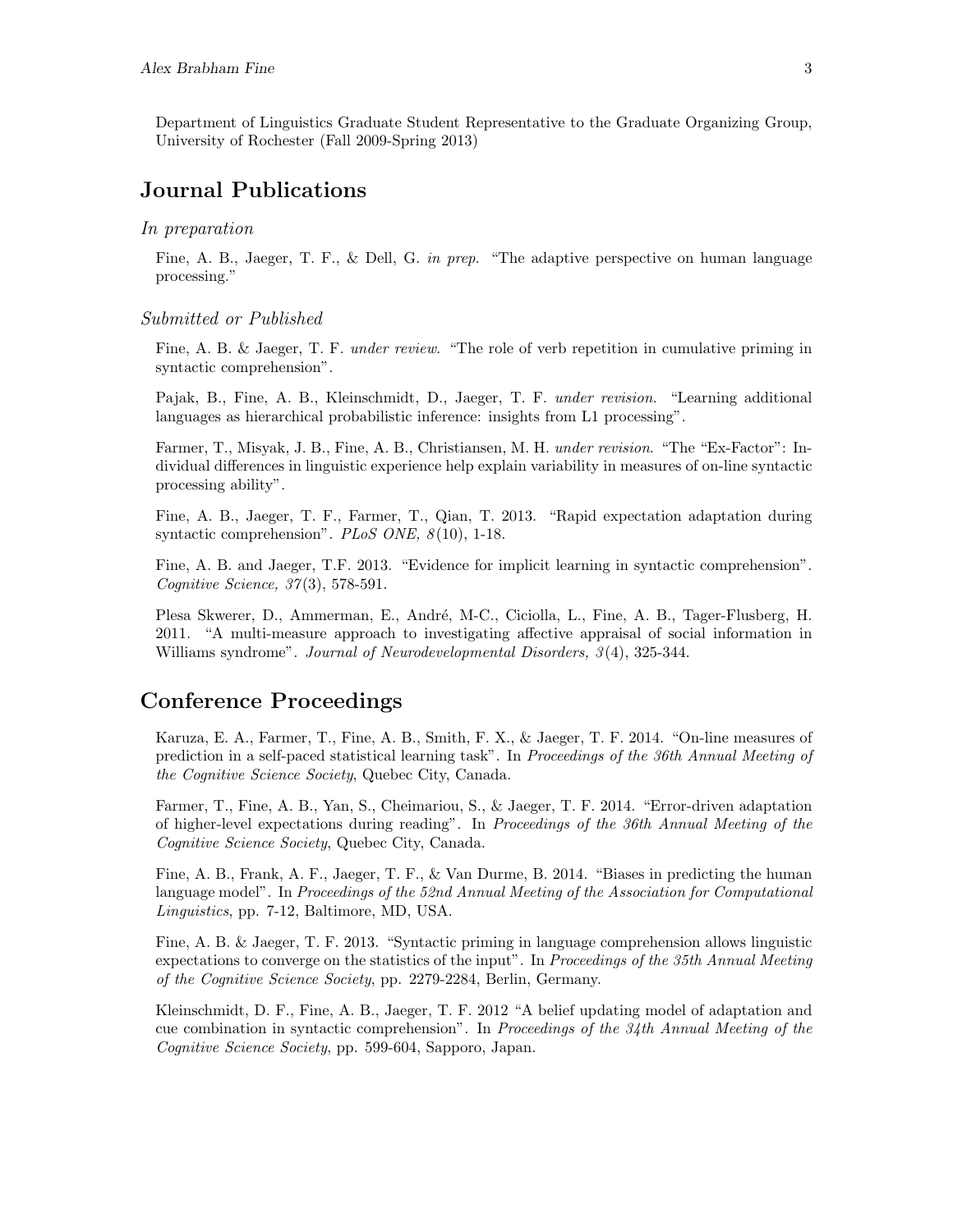Fine, A. B. and Jaeger, T.F. 2011. "Language comprehension is sensitive to changes in the reliability of lexical cues". In Proceedings of the 33rd Annual Meeting of the Cognitive Science Society, pp. 925-930, Boston, MA, USA.

Farmer, T., Fine, A. B., Jaeger, T. F. 2011 "Implicit context-specific learning leads to rapid shifts in syntactic expectations". In Proceedings of the 33rd Annual Meeting of the Cognitive Science Society, pp. 2055-2060, Boston, MA, USA.

Fine, A. B., Qian, T., Jaeger, T.F., Jacobs, R. 2010. "Syntactic Adaptation in Language Comprehension". In Proceedings of the 48th Annual Meeting of the Association for Computational Linguistics, pp. 18-26, Uppsala, Sweden.

### Conference Presentations

Fine, A. B., Farmer, T. & Jaeger, T. F. 2013. "Syntactic adaptation: Converging on the statistics of the linguistics environment". Talk presented at the 26th Annual Meeting of the CUNY Conference on Human Sentence Processing. March 2013. Columbia, SC.

Fine, A. B., Jaeger, T.F. 2011. "Principles and Mechanisms Underlying Syntactic Adaptation". Poster presented at 24th Annual Meeting of the CUNY Conference on Human Sentence Processing. March 2011. Palo Alto, CA.

Farmer, T., Dikker, S., Bicknell, K., Fine, A. B., Tanenhaus, M. 2011. Word-form Typicality Effects on Eye-Movements During Reading. Poster presented at 24th Annual Meeting of the CUNY Conference on Human Sentence Processing. March 2011. Palo Alto, CA.

Ammerman, E., Fine, A. B., Lindeke, M., André, M-C., Plesa Skwerer, D., Tager-Flusberg, H. 2011. "How do Children with Williams Syndrome Respond to Ambiguous Referential Communication in a Joint Activity?". Poster presented at Biennial Meeting of the Society for Research in Child Development. April 2011. Montreal, CA.

Fine, A. B., Qian, T., Jaeger, T.F., Jacobs, R. 2010. "Syntactic Adaptation in Language Comprehension". Talk given at ACL 2010. Uppsala, Sweden.

Ammerman, E., André, M-C., Storer, A., Fine, A. B. Ciciolla, C., Lindeke, M., Plesa Skwerer, D., Tager-Flusberg, H. 2010. "Differential Appraisal of Social and Nonsocial Affective Images in Williams Syndrome". Poster presented at the Association for Psychological Science. May 2010. Boston, MA.

Fine, A. B., Kim, C., Runner, J. 2009. "The Role of Inflectional Entropy in VP Ellipsis Resolution". Poster presented at 22nd Annual Meeting of the CUNY Conference on Human Sentence Processing. March 2009. Davis, CA.

Edelson, L. Fine, A. B., Tager-Flusberg, H. 2009. "Using Eye-Tracking Measures to Assess Verb Comprehension in Toddlers with and without Autism Spectrum Disorders". Talk given at Biennial Meeting of the Society for Research in Child Development. April 2009. Denver, CO.

Plesa Skwerer, D., Kennedy, M., Fine, A. B., Lindeke, M., Ciciolla, L., Tager-Flusberg, H. 2009. "Visual preferences, social attention and arousal in people with developmental disorders: Eyetracking and pupillometry findings". Talk given at Biennial Meeting of the Society for Research in Child Development. April 2009. Denver, CO.

Fine, A. B., Plesa Skwerer, D., Ciciolla, L., Tager-Flusberg, H. 2008. "Reflexive Orienting to Non-Predictive Gaze and Arrow Cues in Williams Syndrome." Poster Presented at the 12th International Professional Conference on Williams Syndrome. July 2008. Garden Grove, CA.